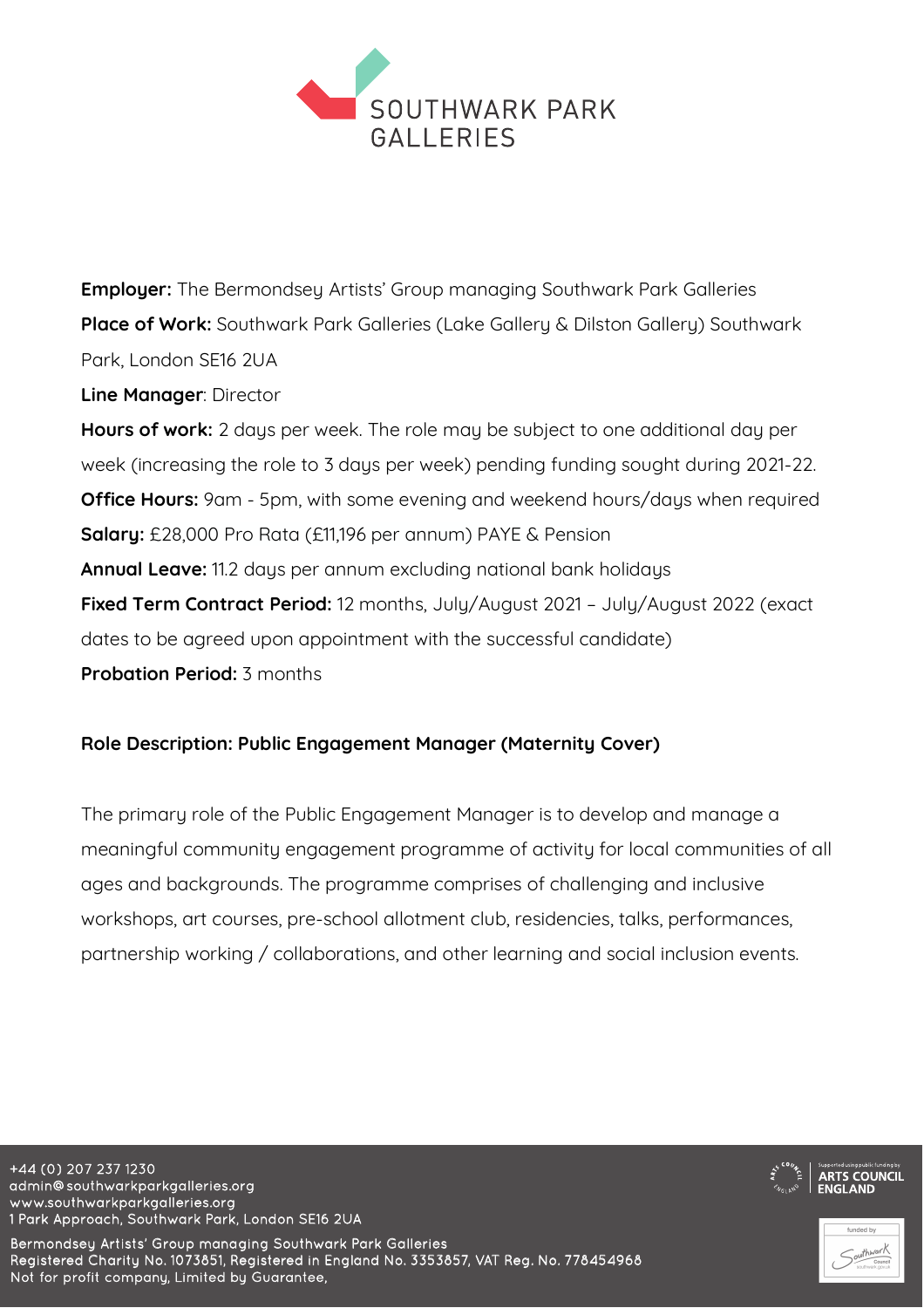# **Key Areas of Responsibility //**

# **1. Strategic delivery of our Public Engagement Strategy for the organisation and the following aspects of our core activity:**

- Working closely with the Board of Trustees and Director to agree an inclusive and strategic programme of work
- Leading on and managing the delivery of all Public Engagement programme strands
- Working closely with the Director on the programming and management of the Bermondsey Bothy Residency Programme and related community events
- Working with our Strategic Development Director on fundraising for all public engagement programming and learning activity
- Funder and stakeholder liaison and public advocacy for the organisation
- Audience Development, working with the gallery team on all aspects of increased audience development and engagement across all elements of the organisation's operations
- Public programming in response to and independent of the gallery exhibition programme, devised in collaboration with The Director, gallery partners, freelance curators and exhibiting artists
- Partnership development and meaningful long-term engagement with existing local and national partners, integrated within the gallery exhibition and public engagement programmes
- Line management of Artist Associates (artist educators who deliver the learning programme workshops)
- Line management of Learning Assistants (who support the artist educators in the delivery of the learning programme workshops)
- Line management of the gallery's freelance Community Gardener and Workshop Leader during our annual Allotment Club season and winter period
- Increase and diversify existing digital engagement and online content generation including digital commissioning and public event documentation, supported by The Gallery Manager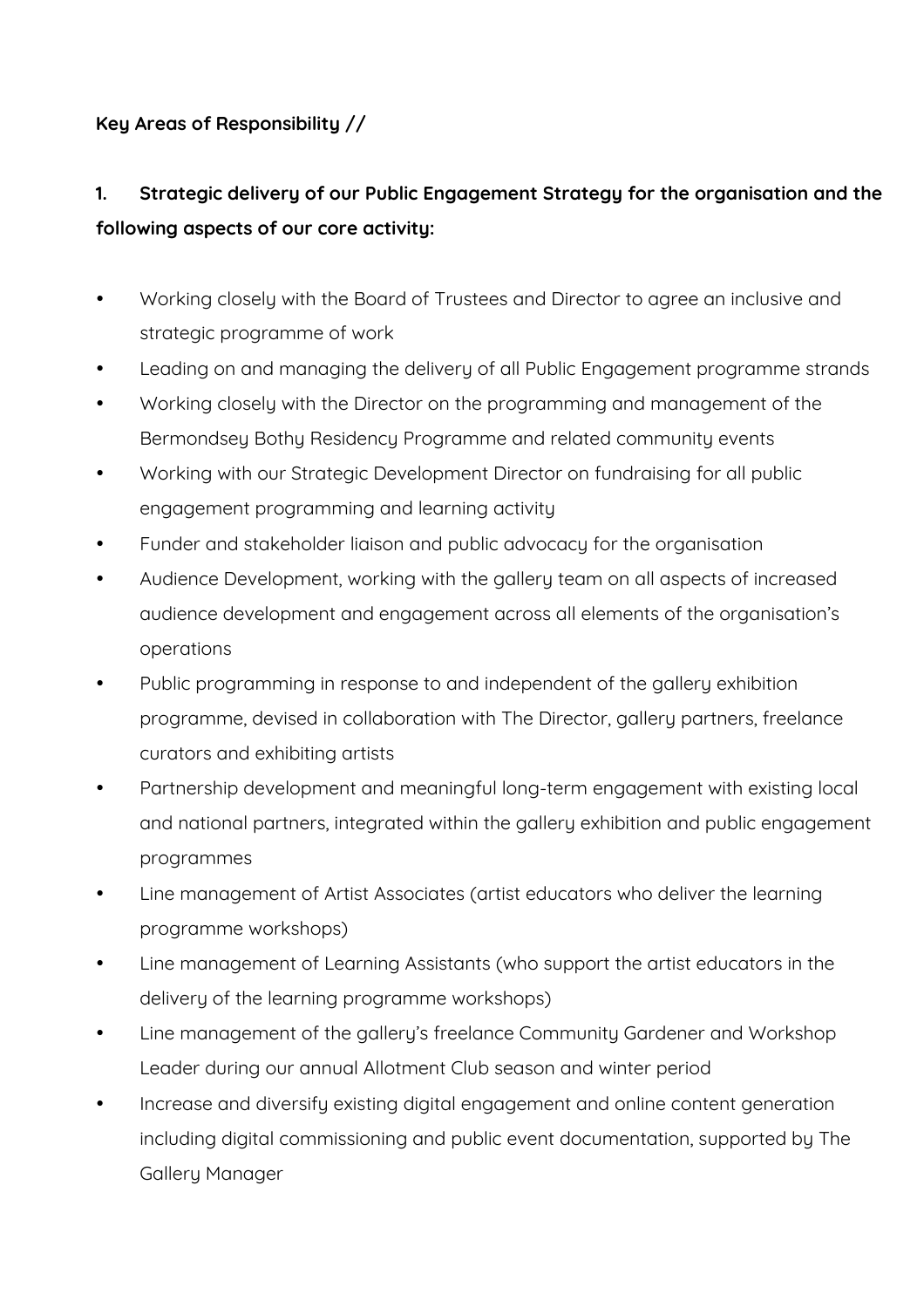- Working closely with the Gallery Manager on all aspects of public event delivery and promotion
- Developing annual balanced budgets appropriate for the ambitions of the public engagement programme as defined by the Business Plan in collaboration with The Director, Finance Manager and Strategic Development Director

## **2. Ensure that the Organisation:**

- Delivers programmes of engaging public activity that reflects national excellence whilst remaining locally relevant at all times
- Meets all of its statutory and legal responsibilities as a not-for-profit company Limited by Guarantee and as a Registered Charity
- Meets all of its statutory and legal responsibilities as a responsible employer (including adherence to Health & Safety legislation, Equality, Diversity and Inclusion policy, Safeguarding policies, good employment practice, staff development, ensuring that internal communications are strong and that meetings, planning and appropriate levels of information reach every member of the team)
- Maintains effective monitoring and visitor information and ensures that this is shared with the team, funders, and partners to better facilitate the development of future activities and influence reactive relevant activity
- Working with the Gallery Manager and Strategic Development Director to supply accurate monitoring information required by funders (Arts Council England, Southwark Council and other project-specific funders such as local charities, trusts and Foundations etc.), our Accountant, Companies House and the Charity Commissioners
- Has effective marketing strategies in place that will increasingly exploit emerging digital technologies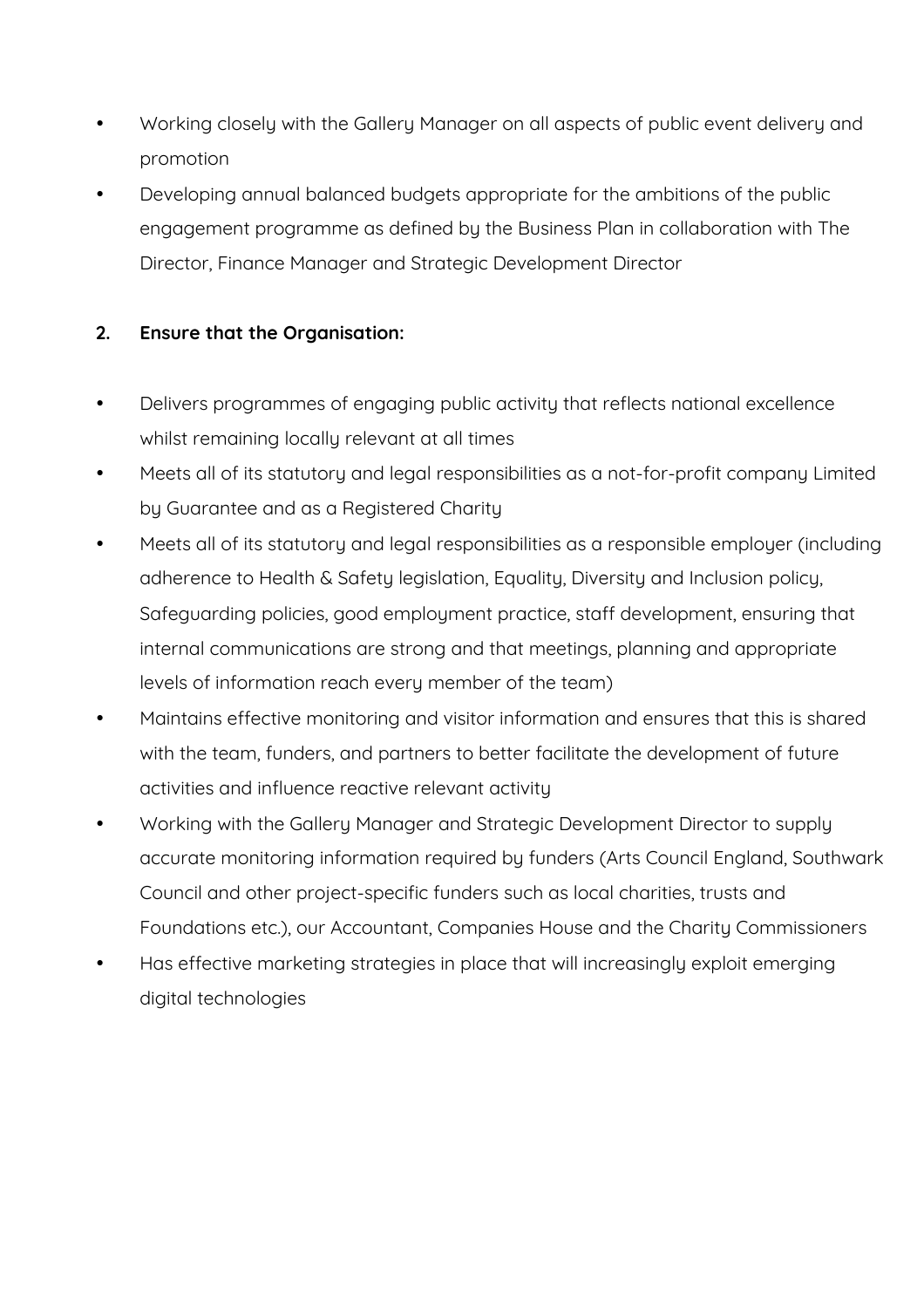### **3. Artist Associates:**

Southwark Park Galleries works with an energetic and experienced small pool of freelance artist educators.

Our Artist Associates deliver all practical aspects of our learning programme: family art workshops, digital and physical activity packs, Allotment Club, Young People's Art Course programme, Seniors Art School, local school outreach sessions, etc.

Following regular meetings with the Director, the successful candidate will host regular programming meetings with the Artist Associates, updating them of the forthcoming exhibitions, public engagement and learning programmes. The Artist Associates will deliver, guided by your management and expertise, engaging and innovative workshops for all existing groups and generate new ideas for future programming, working within the budget set by the successful candidate and The Director.

## **Candidate Profile //**

## **Essential Experience and Skills**

We are seeking candidates who have a minimum of 3 years experience managing small teams together with evidence of:

- Experience of working with artist educators, curators and artists in the delivery of innovative and engaging Public Engagement and Learning activities
- Experience of working with schools, educational organisations, partnerships, arts organisations and community groups
- The ability to work closely with partners and other organisations on project creation and delivery, and to maintain these relationships into the future
- Proven ability to inspire, lead, challenge and support project attendees, colleagues, stakeholders and supporters
- Proven high quality project management and organisation skills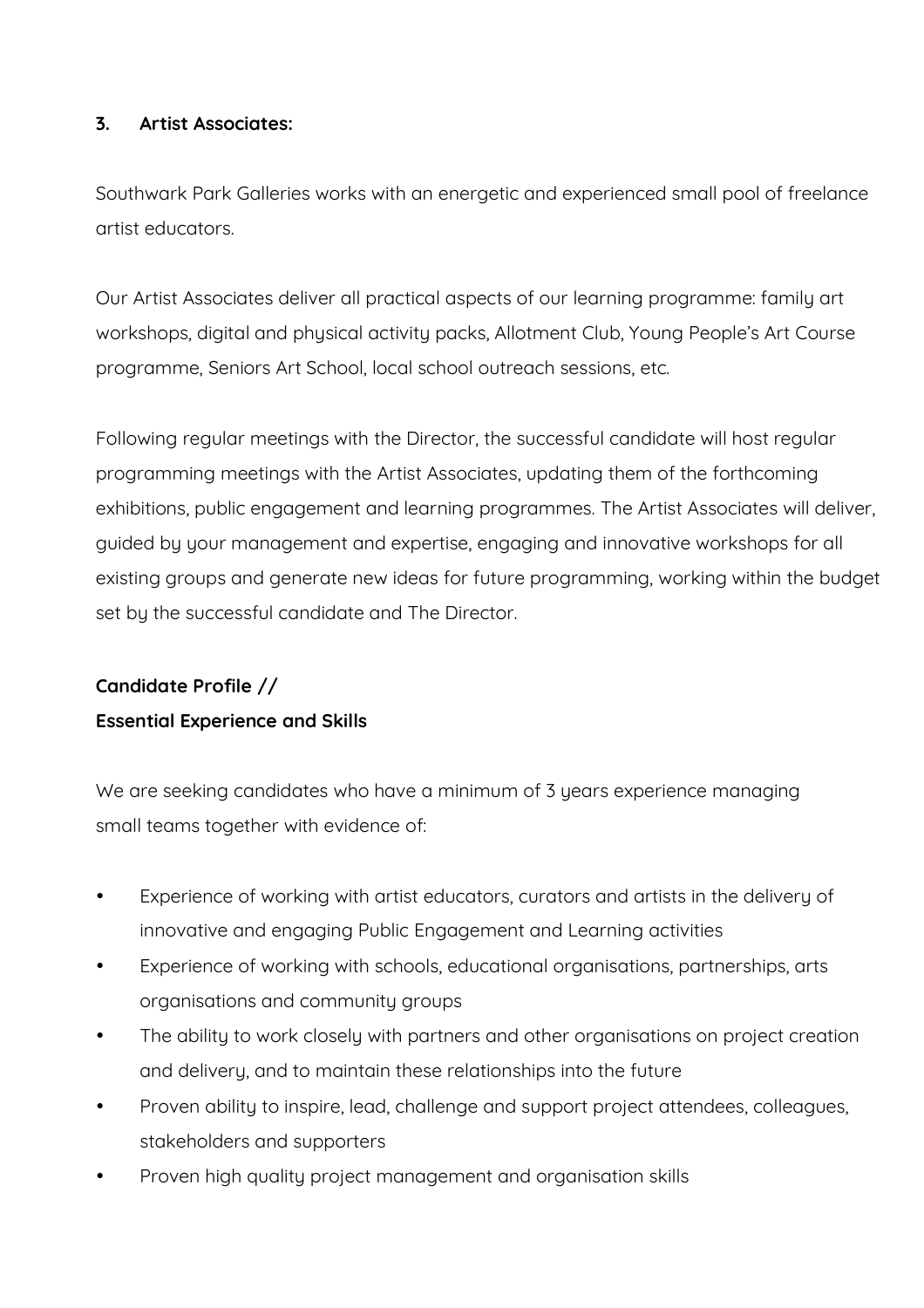- Experience of successful fundraising from Trusts, Foundations, Charities and other public bodies together with an understanding of the importance of developing earned income and private giving.
- Ability to work on own initiative and prioritise, delegate and organise a varied workload to meet deadlines
- Maintaining an overview while being attentive to detail
- A proven record of sound and prudent financial management that includes delivering balanced budgets and confident fundraising
- Working with and managing relations with major stakeholders

# **2.2 Essential Knowledge & Training:**

- Excellent knowledge and understanding of current arts educational policy, best practice, local and national political landscapes
- Up-to-date DBS check
- A broad knowledge of contemporary visual arts
- An informed interest in, and commitment to, the type of work presented by Southwark Park Galleries
- An understanding of the importance of engaging with the community to facilitate inclusion and to foster local support for the organisation's activities
- An understanding of the importance of commissioning a diverse range of artists, in accordance with the gallery's Equality, Diversity and Inclusion policy
- An understanding of the financial accountability requirements of a small to medium size charity
- An understanding of sound financial / budget / grant management
- The ability to build and manage complex projects, relationships and partnerships to a high standard, on time and on budget
- Experience of leading negotiations with partners, funders, sessional staff, suppliers and other contractors
- The ability to write clear and effective reports, evaluations, budgets and schedules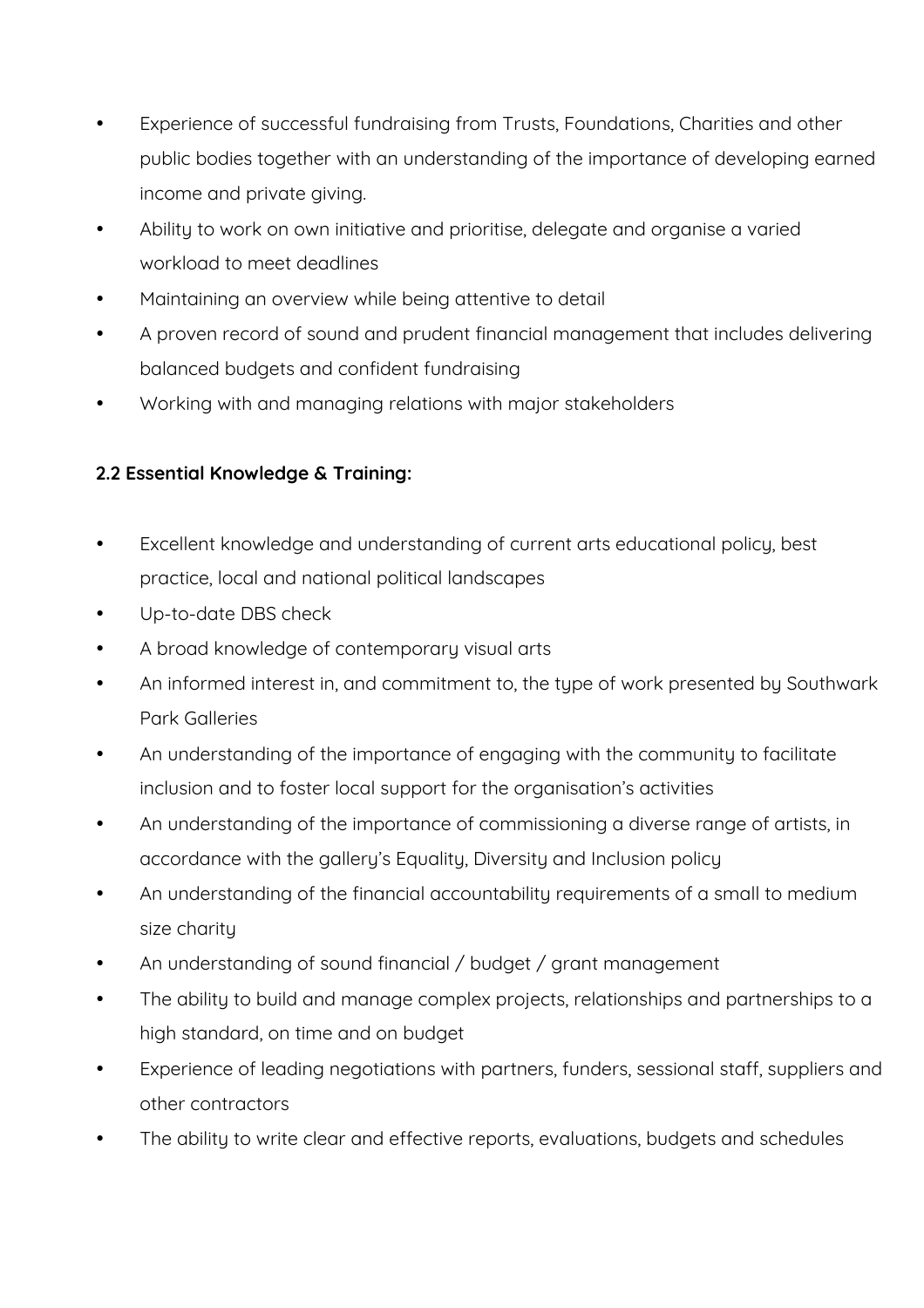- A flexible, creative and innovative approach to working in a variety of contexts, both formal and informal
- Confidence in building relationships and collaborating with a diverse range of people
- A creative 'can do' approach to problem solving
- A positive attitude to flexible working hours as appropriate to a diverse programme of workshop activities, exhibitions, events and meetings
- The ability to develop a network of peers to exchange ideas, develop practice and knowledge
- An awareness of current and evolving opportunities for marketing arising through the use of new technologies and social media
- Knowledge of Health and Safety working practice within public buildings
- IT skills (ideally utilising Apple equipment and related operating systems)

# **How To Apply //**

Please submit your application comprising the following documents by email with the subject title 'Public Engagement Manager Application' to:

admin@southwarkparkgalleries.org

1. Document 1: Your CV (max 2 A4 page, word format) titled '[Your surname and name] CV'.

To remove the risk of unconscious bias, shortlisting will be completed via a blind CV analysis and invitations to interviews will adhere to the Rooney Rule. This means we can recruit based on your knowledge and skills, and not background, gender or ethnicity. Therefore please do not include personal information that identifies you in either your CV or Cover Letter, and include this information in Document 3 onlu.

2. Document 2: Cover Letter (max 1 page, word format) titled '[Your surname and name] Cover Letter'

Tell us about why you would like to work with us and the qualities and experience you would bring to the role, with reference to the job description. Please state your earliest available start date.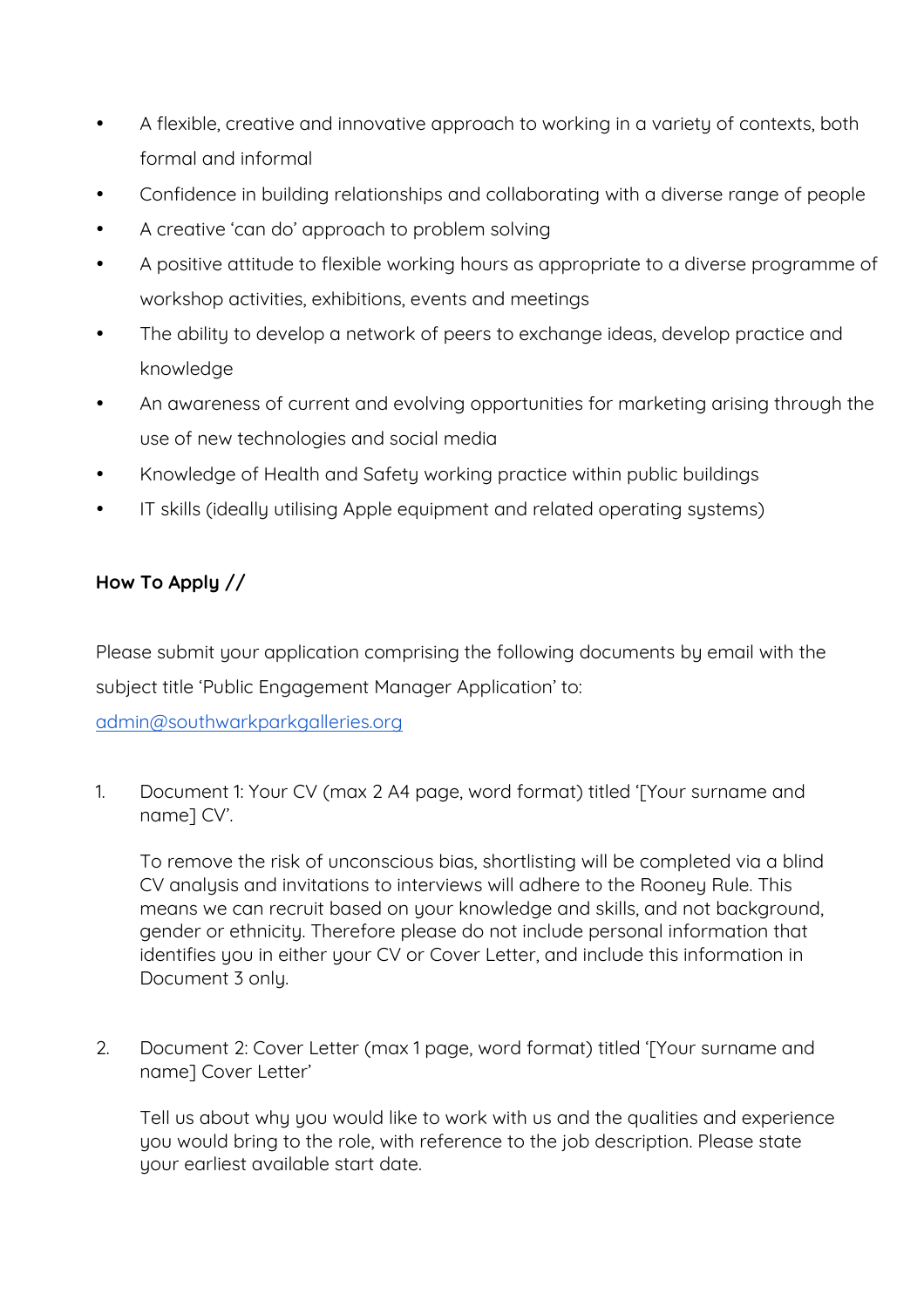3. Document 3: Personal Information page (max 1 page, word format) titled '[Your surname and name] Personal Information' and includes:

Name/title Educational institutions Age Gender Email address Postal address Phone number Nationality/immigration status Names and contact details (email and mobile no.) of 2 referees (only contacted should appointment offer be made following interview)

4. Completed Recruitment Questionnaire form (download via the link below or from our webiste)

### http://southwarkparkgalleries.org/wpcontent/uploads/2021/03/2021\_Southwark\_Park\_Galleries\_Recruitment\_Questionna ire.pdf

The Bermondsey Artists' Group managing Southwark Park Galleries is an equal opportunities employer and especially welcome interest from Black, Asian, Minority Ethnic, Neurodiverse, D/deaf and disabled candidates.

### **Please Note //**

Documents 1, 2 & 3 must be submitted to us in WORD FORMAT not PDF

Please ensure that documents 1, 2 & 3 file names begin with your Surname (your application documents will be anonymised prior to the selection panel's receipt of them).

The contents of the Recruitment Questionnaire Form is strictly confidential and kept securely prior to destruction in accordance with our Data Protection Policy.

## **Recruitment Schedule //**

### **Deadline for applications: Friday 25 June 2021, by 6pm**

We regret that applications received after that time cannot be considered.